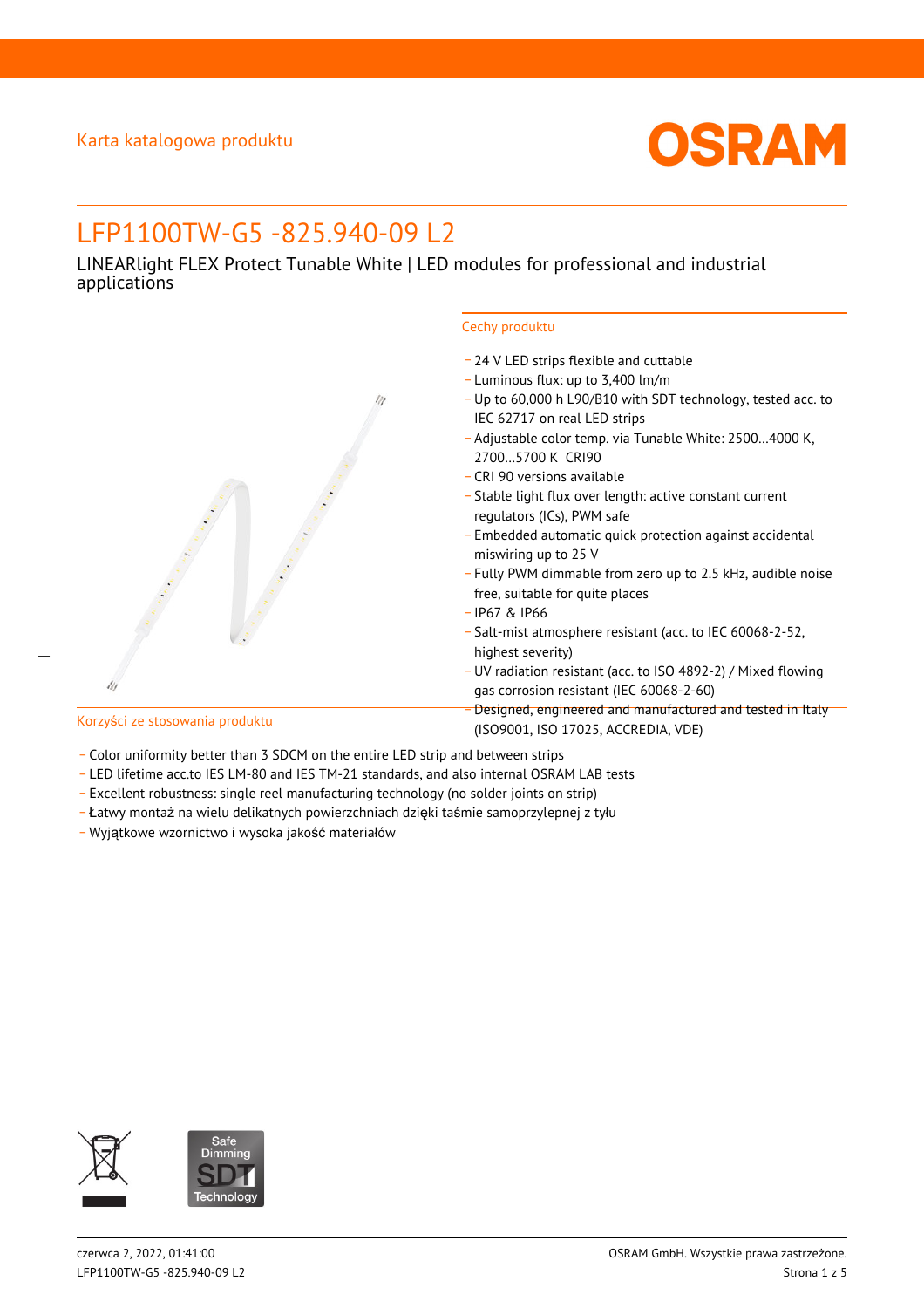## Karta katalogowa produktu

### Dane techniczne

### **Dane elektryczne**

| Nominalna moc na metr                   | 9,9 W      |
|-----------------------------------------|------------|
| Dane fotometryczne                      |            |
| Temperatura barwowa                     | 25004000 K |
| Ogólny wskaźnik oddawania barw Ra       | 80         |
| Strumień świetlny na metr               | 1156 lm    |
| Skuteczność świetlna                    | 117 lm/W   |
| Standardowe odchylenie dopasowania barw | $<$ 3 sdcm |
| Temperatura barwowa                     | 3100 K     |

### **Wymiary i waga**



| Długość przewodów | 500,0             |
|-------------------|-------------------|
| Masa produktu     | 519,00 g          |
| Długość           | 9000,0 mm         |
| Szerokość         | $11.1 \text{ mm}$ |
| Wysokość          | 4,50 mm           |

### **Dodatkowe dane produktu**

### **Certyfikaty i Normy**

### **Dane logistyczne**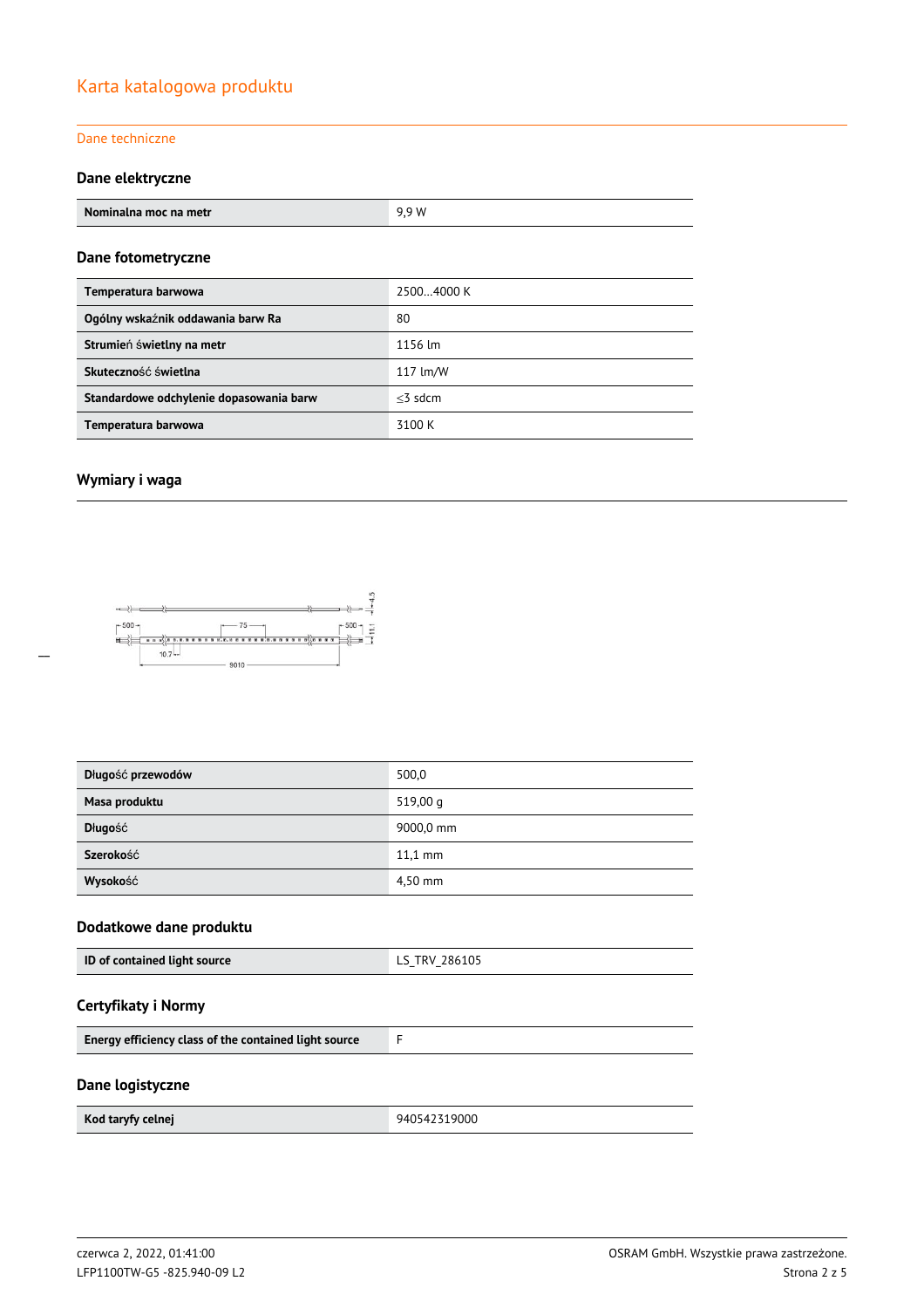# Karta katalogowa produktu

### **Environmental information**

# **Information according Art. 33 of EU Regulation (EC) 1907/2006 (REACh)**

| Date of Declaration               | 18-04-2022    |
|-----------------------------------|---------------|
| <b>Primary Article Identifier</b> | 4062172196567 |
| Declaration No. in SCIP database  | In work       |

### Pobierz dane

| <b>Plik</b>                                                                                       |
|---------------------------------------------------------------------------------------------------|
| User instruction<br>LINEARlight FLEX Protect Tunable White                                        |
| <b>Product Datasheet</b><br>LINEARlight Flex Protect Tunable White CRI90 specification sheet (EN) |
| Broszury<br>Light is freedom of design (EN)                                                       |
| Certyfikaty<br>LF(P)-Uniformity ENEC 181120                                                       |
| Certyfikaty<br>LF(P) TW G5 CB 180121                                                              |
| Deklaracje zgodności<br>LFPTWG5 CE 4249165 241120                                                 |
| Eulumdat<br>LFP1100TW-G5-825.940-09 L2 LTD 130421                                                 |
| IES data<br>LFP1100TW-G5-825.940-09 L2 IES 130421                                                 |
|                                                                                                   |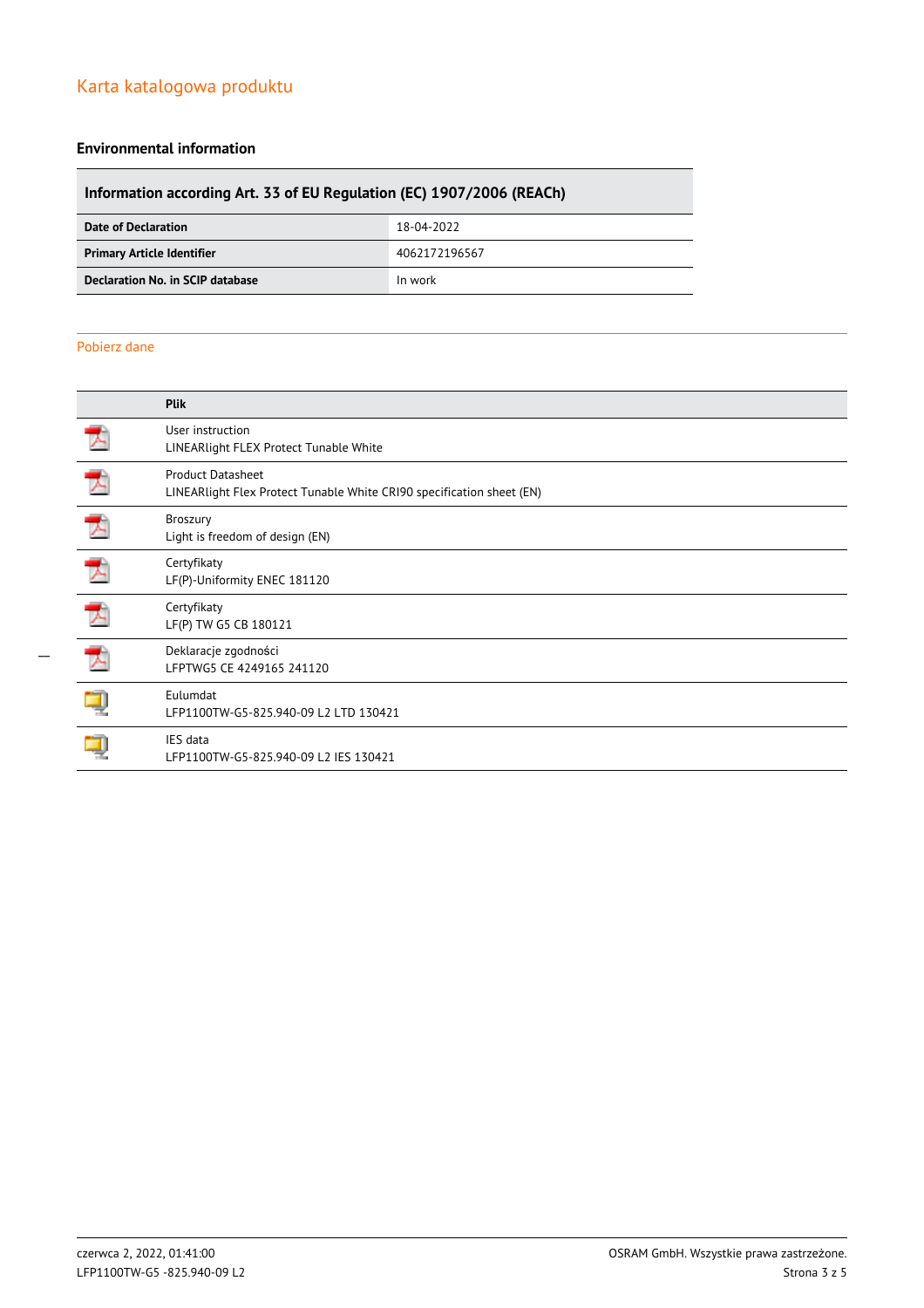#### Ecodesign regulation information:

- \_ This product is considered to be a "containing product" in the sense of Regulations (EU) 2019/2020 and (EU) 2019/2015.
- \_ Tolerances of the reported values, are according to LED Modules Performance standard IEC/EN 62717.
- \_ In general, the replacement of the contained light sources without permanent damage to the product with the use of common available tools is possible in the final application when they can be dismantled from the installation environment and substituted for the necessary number of light sources restoring its full electrical/mechanical/thermal/optical functionality by means of a professional installer.In the contrary, and limited to the LINEARlight Flex Diffuse, LINEARlight Rigid Finesse, GINO LED Flex Diffuse and LUMINENT Milky product families, the contained light source is an integrated part of the containing product and its removal can only be done by causing a permanent damage to the containing product due to its tight mechanical, electrical, optical, thermal interaction and/or environmental protection with or from the containing product. Therefore, a replacement of the light source with the use of common available tools is not justified.
- Dismantling of light sources from containing products at end of life: Containing products with light sources which are scalable in length can be cut to the length of the contained light source and if applicable mechanically detached from protective and/or optical covers. Containing products shall be separated from building material and/or from other additional mounting accessories by means of a professional installer.Separate control gear and light sources must be disposed of at certified disposal companies in accordance with Directive 2012/19/EU (WEEE) in the EU and with Waste Electrical and Electronic Equipment (WEEE) Regulations 2013 in the UK. For this purpose, collection points for recycling centres and take-back systems (CRSO) are available from retailers or private disposal companies, which accept separate control gear and light sources free of charge. In this way, raw materials are conserved and materials are recycled.

#### Dane logistyczne

 $\overline{a}$ 

| Kod produktu  | Opis produktu                   | Opakowanie (liczba<br>produktów / opakowanie) | Wymiary (długość x<br>szerokość x wysokość) | <b>Objetość</b>         | Waga brutto |
|---------------|---------------------------------|-----------------------------------------------|---------------------------------------------|-------------------------|-------------|
| 4062172196567 | LFP1100TW-G5 -<br>825.940-09 L2 | Karton wysylkowy                              | 365 mm x 286 mm x 366 mm                    | $38.21$ dm <sup>3</sup> | 8370.00 g   |

Wymieniony kod produktu oznacza najmniejszą ilość produktu, jaka może być zamówiona. Jednostka transportowa może zawierać jedną sztukę lub więcej. Składając zamówienie prosimy o zamawianie ilości odpowiadających jednej lub wielokrotności jednostki transportowej.

#### Akcesoria opcjonalne

| Opis produktu               | Nazwa akcesorium               | Kod akcesorium |
|-----------------------------|--------------------------------|----------------|
| LFP1100TW-G5 -825.940-09 L2 | ENDCAP - IP67 KIT 10PCS        | 4062172176552  |
| LFP1100TW-G5 -825.940-09 L2 | LTS-SLIMTRACK - 2000 KIT 5 PCS | 4062172207300  |
| LFP1100TW-G5-825.940-09 L2  | FX-OMS-G1 -T45D19H19-300       | 4052899448667  |
| LFP1100TW-G5 -825.940-09 L2 | FX-OMW-G1-TU26H25W10-300       | 4052899448773  |
| LFP1100TW-G5-825.940-09 L2  | FX-OMW-G1 -TU26H25-300         | 4052899448803  |
| LFP1100TW-G5 -825.940-09 L2 | FX-OMW-G1 -TK30D46H27-300      | 4052899448827  |
| LFP1100TW-G5 -825.940-09 L2 | FX-OMW-G1 -TU26H25W2-300       | 4052899448841  |
| LFP1100TW-G5-825.940-09 L2  | FX-OMS-G1 -TU15H6-300          | 4052899448865  |
| LFP1100TW-G5 -825.940-09 L2 | FX-OMS-G1 -TU15H6W3-300        | 4052899448889  |
| LFP1100TW-G5-825.940-09 L2  | FX-OMS-G1 -TU16H12W3-300       | 4052899448988  |